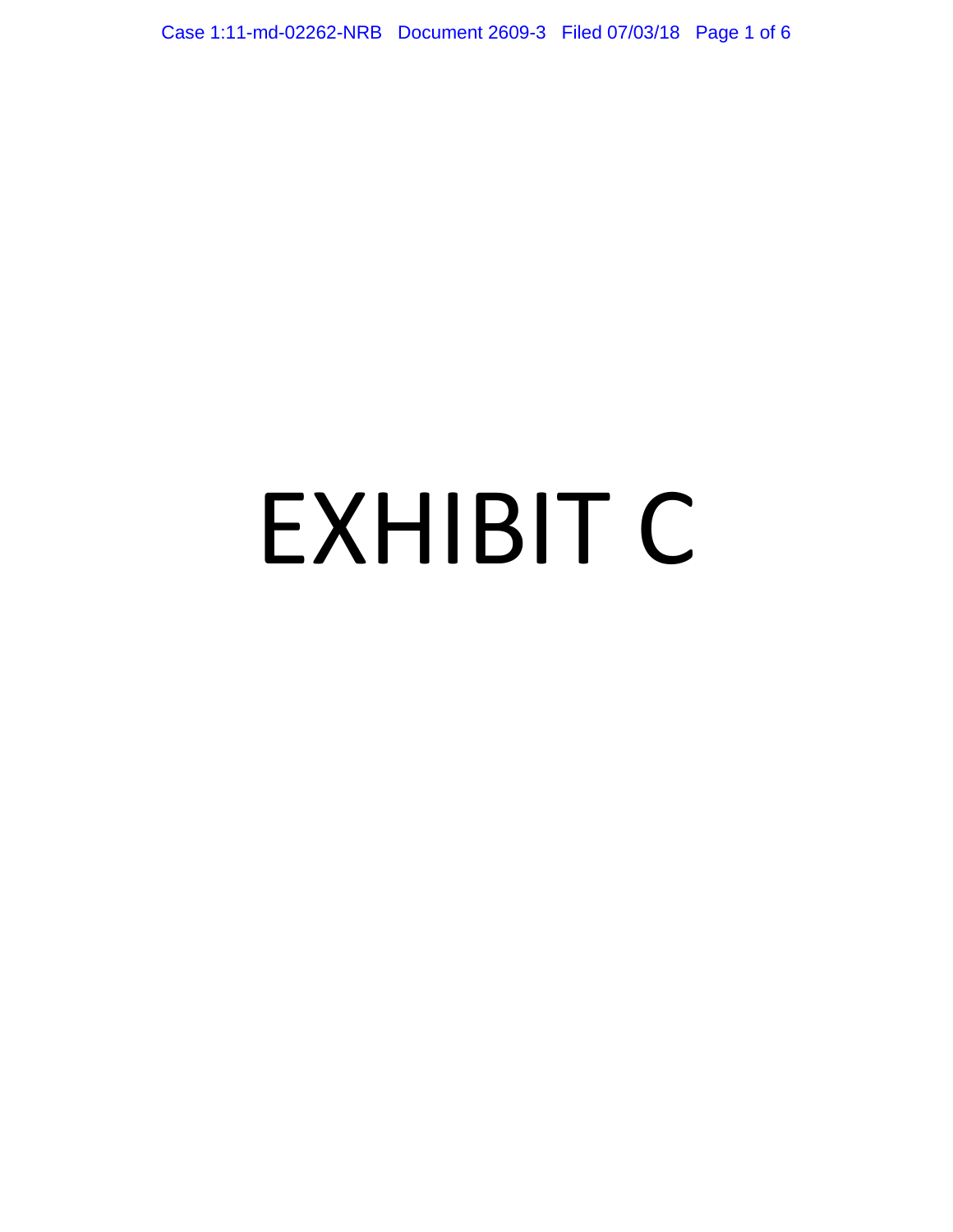# **PLAN OF DISTRIBUTION LENDER U.S. DOLLAR LIBOR SETTLEMENT**

## **Citibank, N.A., Citigroup Inc., HSBC Bank plc, HSBC Holdings plc and Barclays Bank plc**

1. **Settlement Funds.** The Settlement Fund for the Settlement with Citibank, N.A. and Citigroup Inc. (collectively, "Citibank") is \$23,000,000. The Settlement Fund for the Settlement with HSBC Bank plc and HSBC Holdings plc (collectively, "HSBC") is \$4,000,000. The Settlement Fund for the Settlement with Barclays Bank plc ("Barclays") is \$4,000,000. The Settlement Agreements, and additional materials describing these Settlements, can be found at www.LendersLiborSettlements.com. All capitalized terms herein are used as defined in the Settlement Agreements.

2. **Net Settlement Fund.** The Net Settlement Fund, as defined in the Settlement Agreements, shall be distributed to members of the Class who timely submit valid Proofs of Claim ("Authorized Claimants") as described below.

3. **Qualifying LIBOR Loans.** For purposes of this Plan of Distribution, a "Qualifying LIBOR Loan" is a U.S. Dollar LIBOR-Based Loan that qualifies its originator, holder, owner, purchaser, or seller to be a member of the Settlement Class, and for which a valid Proof of Claim has been timely filed. A "U.S. Dollar LIBOR-Based Loan" is a loan with any term, provision, obligation or right to pay, to be paid, or to receive interest based upon any U.S. Dollar LIBOR rate. The Settlement Class includes, subject to certain exceptions set forth in the Settlement Agreement, all lending institutions headquartered in the United States, including its fifty (50) states and United States territories, that originated loans, held loans, held interests in loans, owned loans, owned interests in loans, purchased loans, purchased interests in loans, sold loans,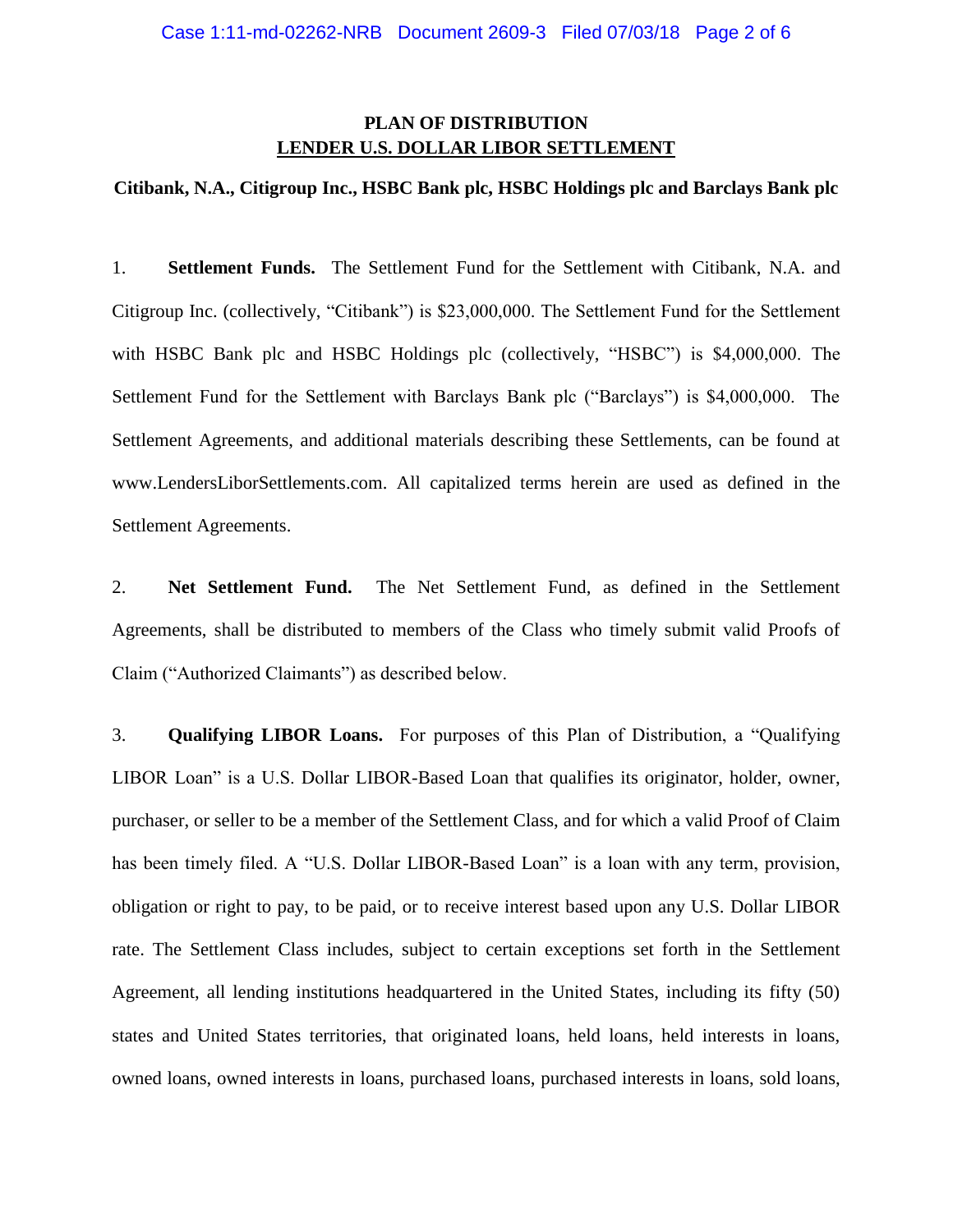### Case 1:11-md-02262-NRB Document 2609-3 Filed 07/03/18 Page 3 of 6

or sold interests in loans with interest rates based upon U.S. Dollar LIBOR between August 1, 2007 and May 31, 2010 (the "Class Period").

4. **Proof of Claim.** A Lender Class Member must timely submit a valid Proof of Claim form that is accepted in whole or in part by the Claims Administrator in order to obtain recovery from the Net Settlement Fund.

5. *Pro Rata* **Claim.** The Claims Administrator will determine the "*Pro Rata* Claim" of each Authorized Claimant by calculating each Authorized Claimant's "*Pro Rata* Share" of the Net Settlement Fund. This will be calculated in the following method:

a. First, each Authorized Claimant's "Suppressed Daily Underpayments" are calculated. The Suppressed Daily Underpayments for a loan are calculated as follows:

> For each day during the Class Period when the Claimant had the right to be paid or to receive interest based upon U.S. Dollar LIBOR, the suppressed daily underpayment equals: (i) the outstanding nominal dollar amount of the U.S. Dollar LIBOR-Based Loan, (ii) multiplied by the Suppression Rate corresponding to the U.S. Dollar LIBOR-Based Loan's relevant U.S. Dollar LIBOR rate (*e.g.*, 1 month LIBOR, 3-month LIBOR) on the relevant fixing/reset date and then (iii) divided by the number of interest payments per year on that U.S. Dollar LIBOR-Based Loan.<sup>1</sup> The Suppression Rate on a particular date is the difference between: (a) the relevant U.S. Dollar LIBOR rate that Lender Plaintiffs allege would have

 $\overline{a}$ 

<sup>&</sup>lt;sup>1</sup> If necessary, the applicable payment dates for a U.S. Dollar LIBOR-Based Loan will be estimated by adding multiples of the LIBOR tenor to the date on which the loan was extended (or acquired) until the expiry date of the loan. If necessary, the outstanding notional on each payment date will be computed using a linear interpolation between the nominal on the day the loan was extended / acquired to the outstanding nominal on the maturity / sale date.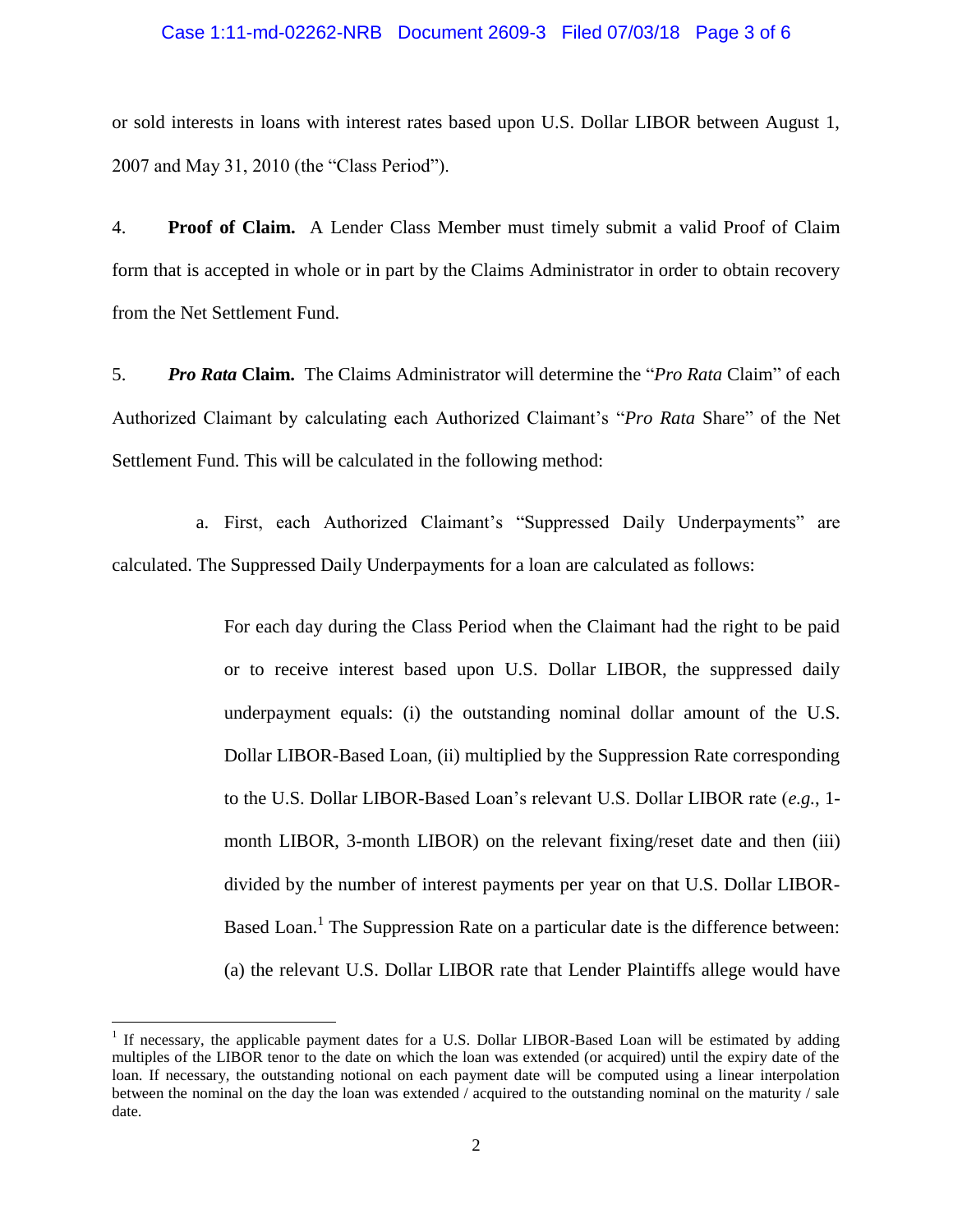### Case 1:11-md-02262-NRB Document 2609-3 Filed 07/03/18 Page 4 of 6

been reported absent Defendants' alleged suppression (called the "But-For LIBOR Rate") and (b) the relevant published U.S. Dollar LIBOR rate (the "Published LIBOR Rate").<sup>2</sup>

For example, assume Authorized Claimant X had a Qualifying LIBOR Loan expressly based upon the 3-month U.S. Dollar LIBOR that paid interest quarterly, including a payment with a LIBOR interest reset date during the Class Period on which the outstanding nominal amount of the loan was \$1 million. On that hypothetical date, the Suppression rate was 10 bps. Authorized Claimant X's Suppressed Daily Underpayment for this payment would be \$250, as follows:  $(\$1,000,000 \times 0.1\%) / 4 = \$250.$ 

b. Second, each Authorized Claimant's "Adjusted Total Loan Underpayment" is calculated as follows:

- i. The "Loan Underpayment" of a Qualifying LIBOR Loan equals the sum of the "Suppressed Daily Underpayments" for that individual loan.
- ii. An Authorized Claimant's "Total Loan Underpayment" equals the sum of the Loan Underpayment for each of its Qualifying LIBOR Loans.
- iii. An Authorized Claimant's "Adjusted Total Loan Underpayment" equals the Authorized Claimant's Total Loan Underpayment discounted for any Legal Risk Adjustment applicable to the Authorized Claimant (see ¶ 6 below).

 $\overline{\phantom{a}}$ 

<sup>&</sup>lt;sup>2</sup> The magnitude of suppressions for a day is based on the weekly average of suppression for that tenor, as reported in the expert modeling offered on behalf of the Lender Plaintiffs, and as adjusted to reflect tenors and periods not reported on in that report. Prior to the date when the Proof of Claim is due, a chart depicting the weekly averages of suppression for each tenor will be posted on the website.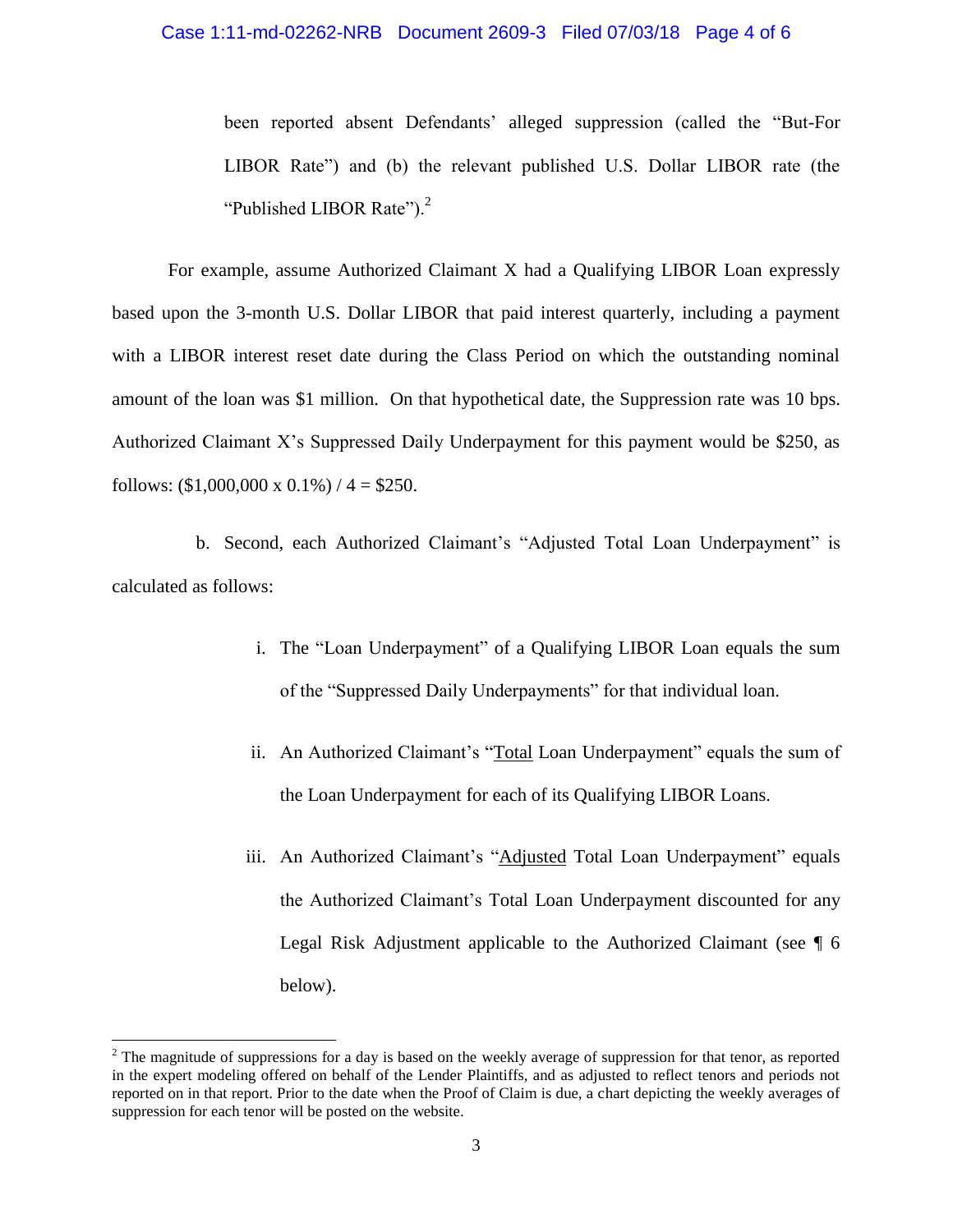### Case 1:11-md-02262-NRB Document 2609-3 Filed 07/03/18 Page 5 of 6

c. Third, each Authorized Claimants "*Pro Rata* Share" is calculated. This is calculated by dividing each Authorized Claimant's Adjusted Total Loan Underpayment by the sum of the Adjusted Total Loan Underpayment of all Authorized Claimants. For example, if an Authorized Claimant has an Adjusted Total Loan Underpayment of \$20,000, and the total Adjusted Total Loan Underpayment of all claimants combined is \$100 million, then that Authorized Claimant's *pro rata* share will be .0002.

d. Fourth, the *Pro Rata* Claim for each Authorized Claimant is calculated by multiplying the amount in the Net Settlement Fund by that Authorized Claimant's *Pro Rata*  Share.

6. **Legal Risk Adjustment.** In calculating the Adjusted Total Loan Underpayment of an Authorized Claimant, the Settlement Administrator shall make an adjustment to the Total Loan Underpayment for Authorized Claimants residing / domiciled in certain states / territories based on additional legal risks that exist for fraud claims asserted under the laws of those states / territories. There shall be a 50% legal risk discount applied to the Total Loan Underpayment of Authorized Claimants residing / domiciled in the following states / territories: Alabama, Alaska, Arizona, Arkansas, Colorado, Delaware, District of Columbia, Idaho, Kansas, Louisiana, Maryland, Massachusetts, Mississippi, Montana, Nevada, New Hampshire, North Carolina, Oklahoma, Oregon Pennsylvania, Puerto Rico, South Carolina, Tennessee, Texas, Utah, Virginia, Washington, and West Virginia.

7. **Distribution.** Upon approval of the Court, the Claims Administrator shall distribute the *Pro Rata* Claim amounts to Authorized Claimants from the Net Settlement Fund. In the opinion of Lender Plaintiffs' Counsel, this method of distributing funds represents the most appropriate